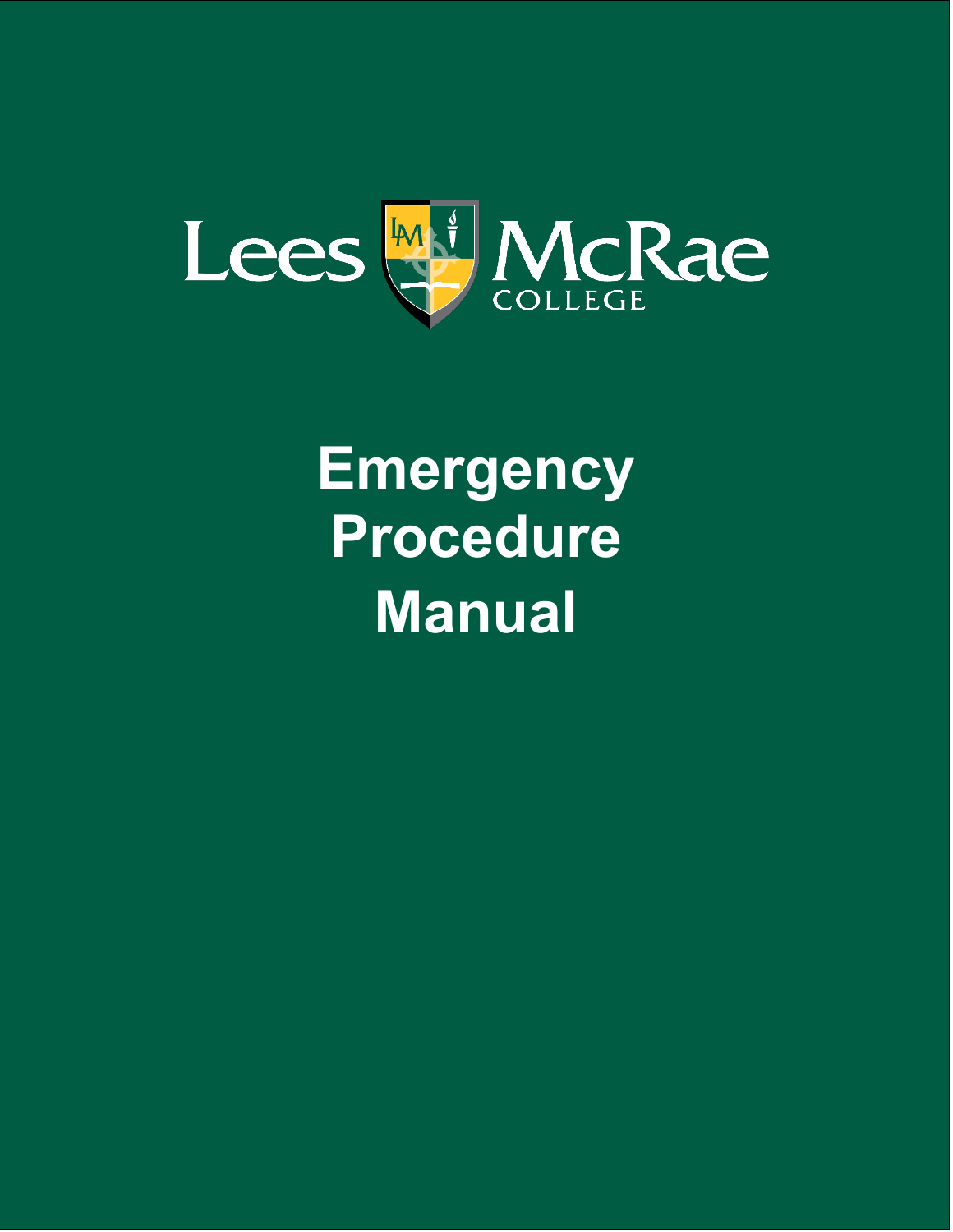

<span id="page-1-0"></span>Revised February 2022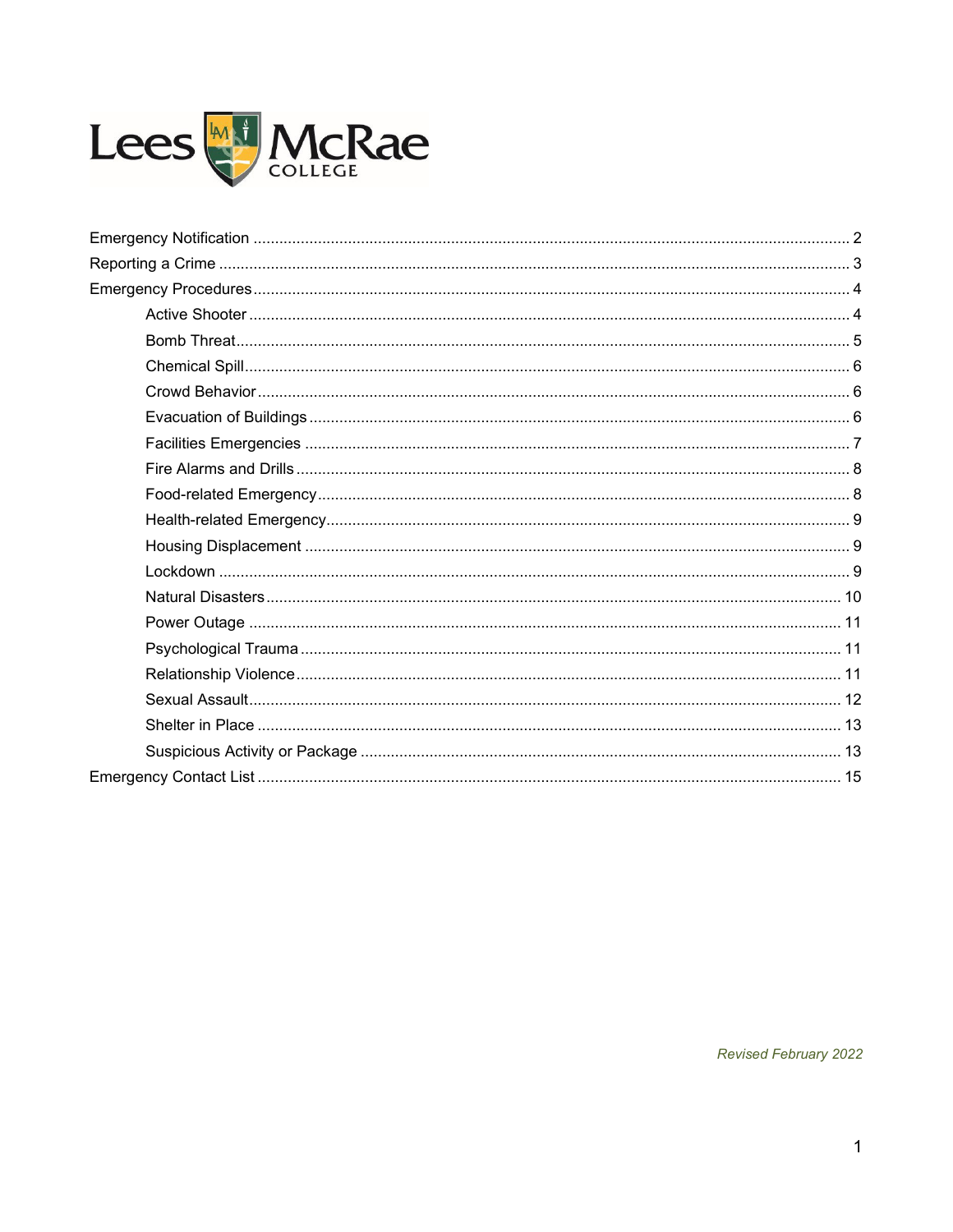# **Emergency Notification**

In the event of an emergency, Lees-McRae has the following options available for notifying faculty, staff, students, parents, and community members:

## **Rave Alert System**

Lees-McRae utilizes the Rave Alert System This alert system allows faculty, staff, students, parents, and community members the opportunity to receive text messages, voicemails, or emails in the event of an emergency. Users can select a preferred method of contact which the college can choose to override if there is a significant threat to campus.

#### **Text the word LMCALERT to 67283 to receive campus alerts**

The Executive Director of Campus Operations and/or the Vice President for Planning and External Relations is responsible for executing the alert system. The Executive Director of Marketing and Communications is secondary.

## **Alertus Desktop Notification**

In the event of an emergency, Lees-McRae can utilize the Alertus Desk top notification system to send an alert to all campus desktop computers. These alerts are remotely activated either by the Executive Director of Campus Operations or the Vice President for Planning and External Relations

## **Campus-wide Email (sent to @lmc.edu accounts)**

This email, which is sent to faculty, staff, and on-campus students only, includes pertinent details about any incident that is affecting the campus. It is not sent to extended campus or online learning students because they are not often on the main campus in Banner Elk and are, therefore, under the jurisdiction of their home site. This message is sent by the Vice President for Planning and External Relations or the Executive Director of Marketing and Communications.

## **Lees-McRae College Website (www.lmc.edu)**

The Lees-McRae College website will broadcast a large banner at the top of every page in the case of an emergency. This banner would only contain the most pertinent information. Additionally, the security section of the website houses a page specifically for incidents. All other communications refer faculty, staff, students, parents and community members to this page. It includes time stamps for convenient reference. All website updates are implemented by the Executive Director of Marketing and Communications.

## **College Switchboard (828.898.5241)**

The college's main phone line, the switchboard, includes an answering machine that will contain the same broadcast message as the alert sent through Rave. This message is broadcast by the Executive Director of Marketing and Communications.

# **Social Media**

In the event of an emergency, the college uses social media to notify faculty, staff, students, parents, and community members. Lees-McRae moderates a Facebook and Twitter account (facebook.com/lmc.edu and @leesmcrae). The Executive Director of Marketing and Communications is responsible for sending messages via social media.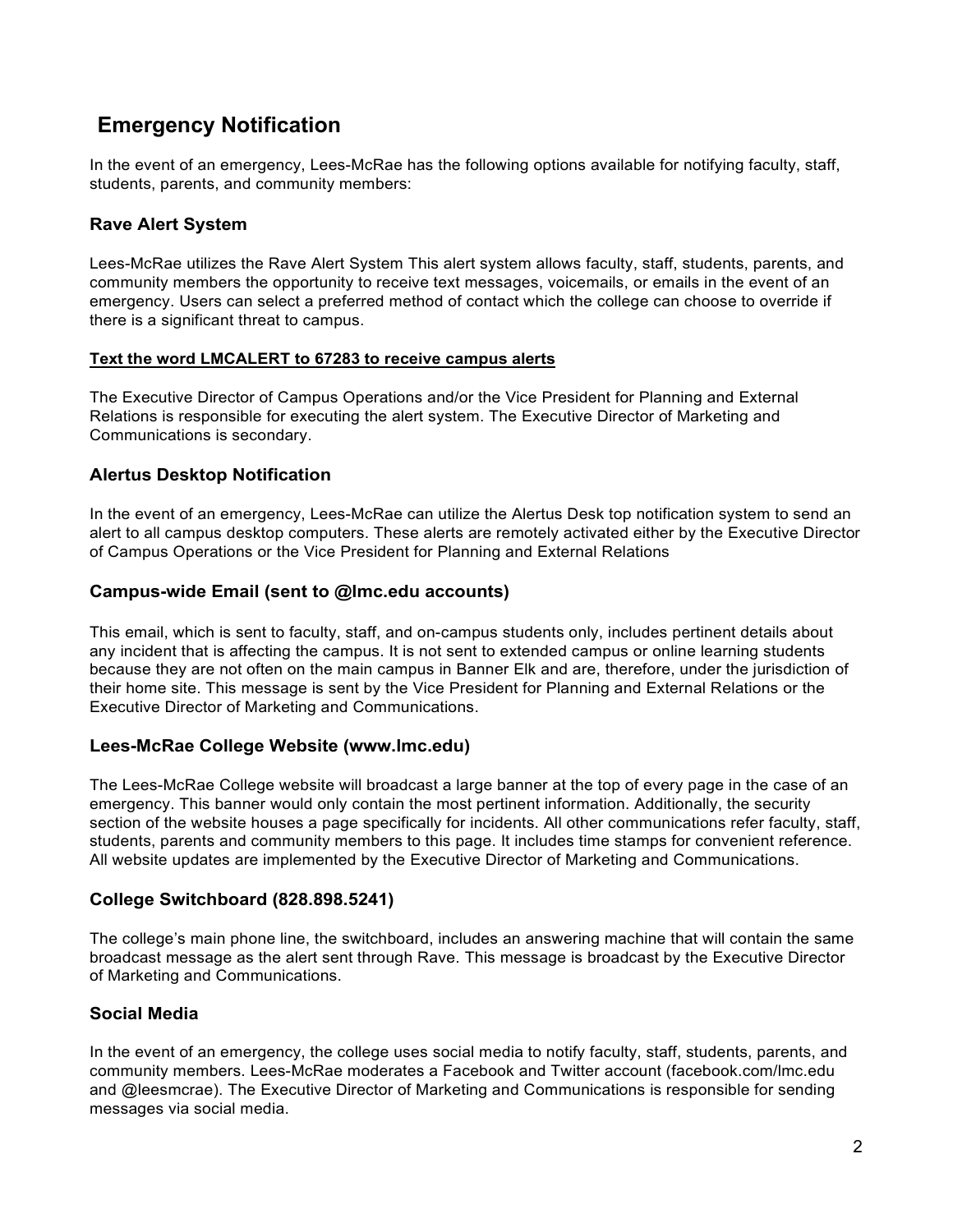## **Emergency Siren**

In the event of a major emergency or disaster, Lees-McRae can utilize an emergency siren located centrally on the main campus. These sirens are remote activated either by the Executive Director of Campus Operations or the Vice President for Planning and External Relations. The sirens may also be manually activated by the Office of Campus Safety.

## **Media Outlets**

In the event of a major emergency or disaster, Lees-McRae may notify the following television and radio stations:

Television – Charlotte

- WBTV (Channel 3)
- WSOC (Channel 9)
- WCNC (Channel 36)
- WJZY (Channel 46)

# <span id="page-3-0"></span>**Reporting a Crime**

## Television – Tri-Cities

- WCYB (Channel 5)
- WKPT (Channel 19)
- WJHL (Channel 11)

## Radio

- WECR 102.3 FM & 1130 AM
- WZJS 100.7 FM
- WQUT 98.5 FM
- WKYK 940 AM

All crimes should be reported to Office of Campus Safety. The Officer on Duty will respond and contact outside agencies for assistance as necessary.

If you witness a crime in progress, dial 911 or call the Officer on Duty at 828.260.0505 immediately. Give your name, location, and phone number. Do not hang up until the instructed to do so. Remain at the location until an officer makes contact with you, unless it is not safe to do so.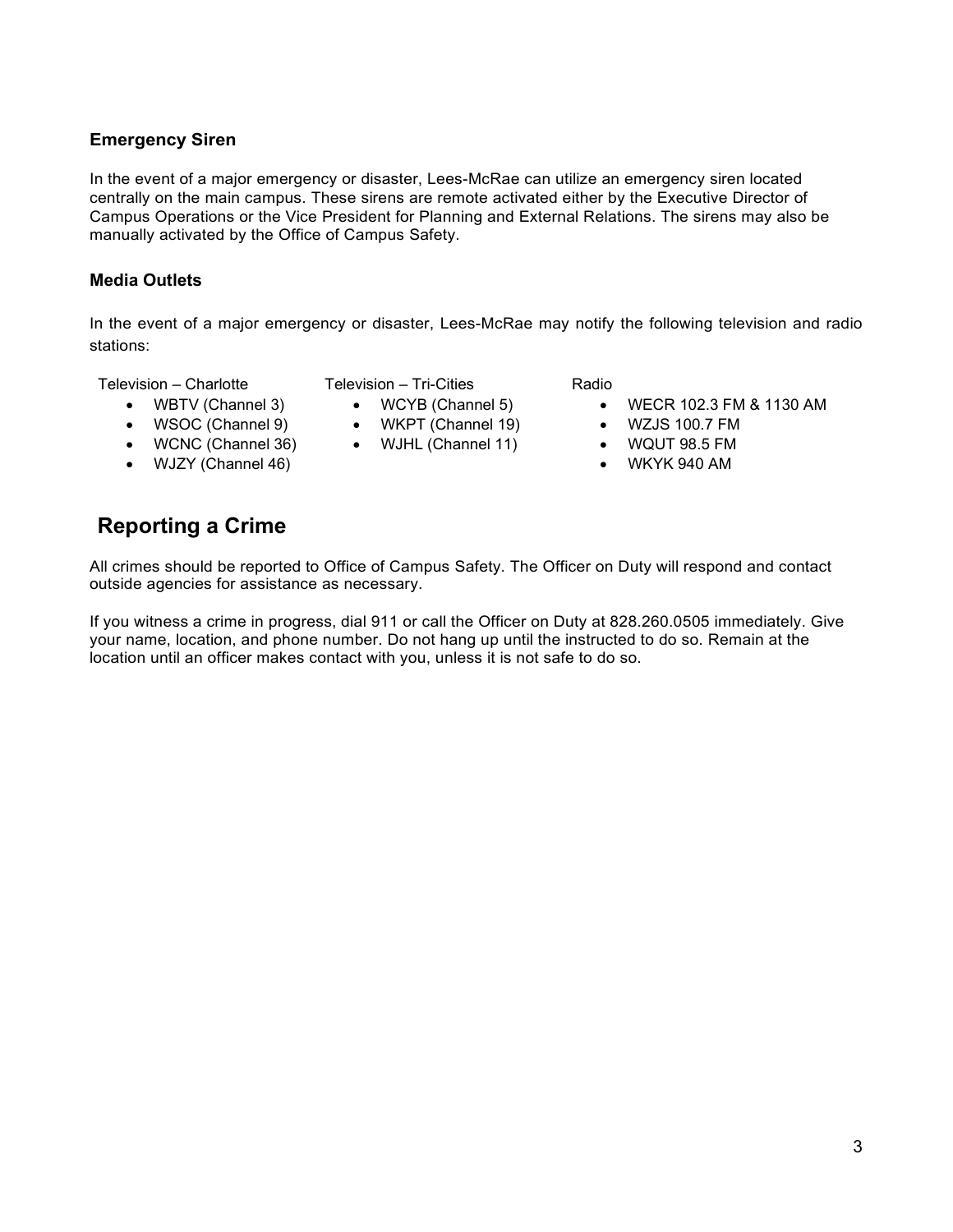# <span id="page-4-0"></span>**Emergency Procedures**

Help protect yourself during an emergency by knowing what's safe and what's not during a crisis event or dangerous situation. Learn procedures for campus emergencies and what you should do to keep yourself as safe as possible.

# <span id="page-4-1"></span>**Active Shooter**

The College has adopted ALICE proactive strategies as our active shooter response program. ALICE (Alert, Lockdown, Inform, Counter, Evacuate) provides preparation and a plan for individuals on how to more proactively handle the threat of an aggressive intruder or active shooter event.

#### *A – Alert*

The sooner you understand that you're in danger, the sooner you can save yourself. A speedy response is critical. Seconds count.

Alert is overcoming denial, recognizing the signs of danger and receiving notifications about the danger from others. Alerts should be accepted, taken seriously, and should help you make survival decisions based on your circumstances.

#### *L – Lockdown:*

Barricade the room. Prepare to EVACUATE or COUNTER if needed. If EVACUATION is not a safe option, barricade entry points into your room in an effort to create a semi-secure starting point.

#### *I – Inform:*

Communicate the violent intruder's location and direction in real time. The purpose of INFORM is to continue to communicate information in as real time as possible, if it is safe to do so. Armed intruder situations are unpredictable and evolve quickly, which means that ongoing, real-time information is key to making effective survival decisions.

#### *C – Counter:*

Create Noise, Movement, Distance and Distraction with the intent of reducing the shooter's ability to shoot accurately. Counter is NOT fighting. Actively confronting a violent intruder is NOT the best method for ensuring the safety of those involved. Counter is a strategy of last resort.

#### *E – Evacuate:*

When safe to do so, remove yourself from the danger zone. ALICE provides techniques for safer and more strategic evacuations. Evacuating to a safe area takes people out of harm's way and hopefully prevents civilians from having to come into any contact with the shooter.

If you hear shots fired on campus or witness an armed person shooting people Call 911.

Evacuate If Possible:

- Have an escape route and plan in mind.
- Leave your belongings behind.
- Keep your hands visible to responding police officers.

#### Hide Out:

- Hide in an area out of the active shooter's view.
- Block entry to your hiding place, turn off lights, and lock doors.
- Place yourself and others strategically in the room; do not huddle together.
- Silence cell phones.
- Ignore fire alarms, unless you see smoke or fire.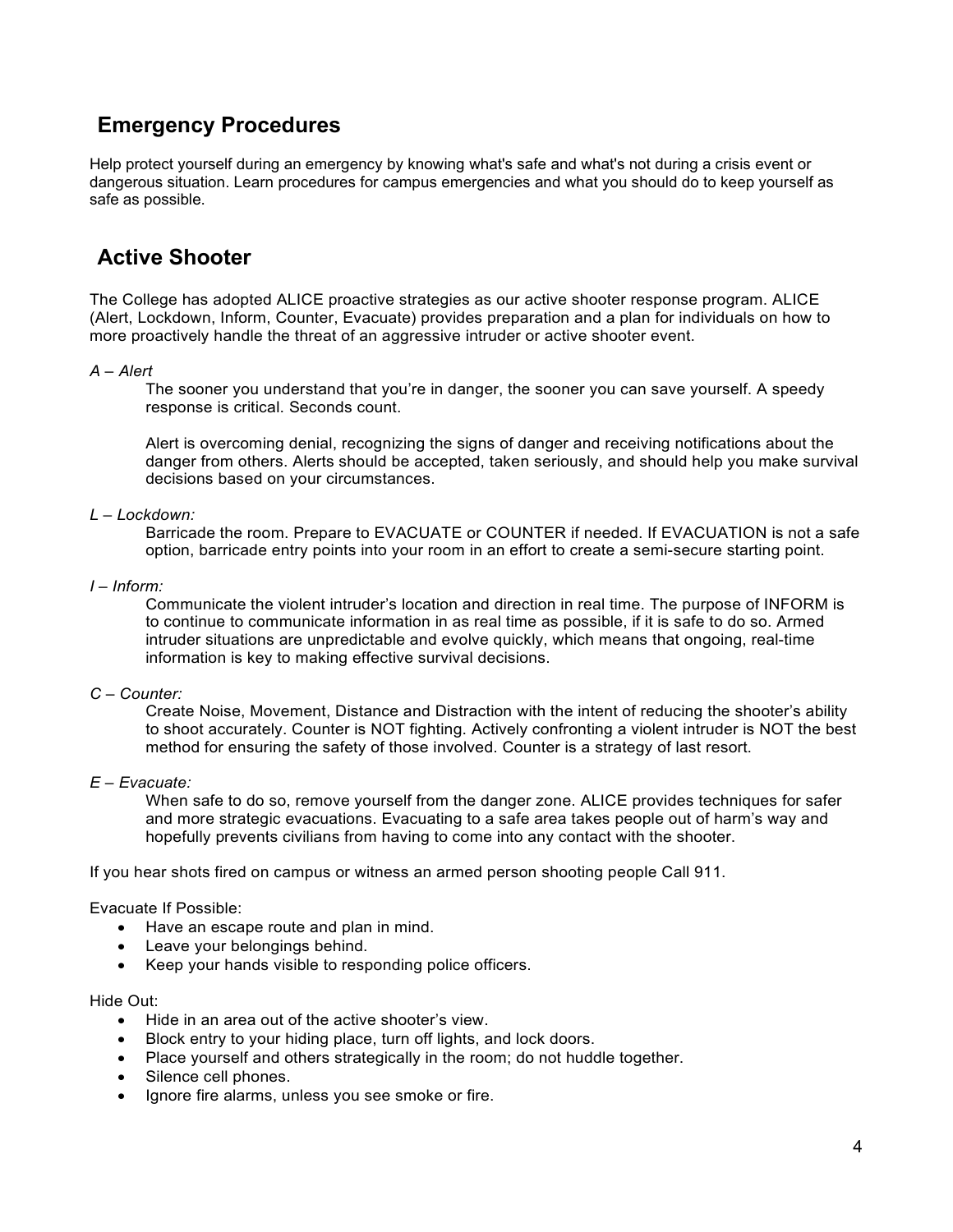Take Action:

- As a last resort and only when your life is in imminent danger.
- Spread out to avoid being an easy target.
- Attempt to incapacitate the shooter.
- Act with physical aggression. Throw items at the shooter if possible.
- Evacuate the scene and call 911 or contact the Officer on Duty at 828.898.8756 when it is safe to do so.

# <span id="page-5-0"></span>**Bomb Threat**

Understand the steps to take if you receive a written or telephone threat related to the detonation of a bomb or other device.

## What To Do

If you receive a bomb threat, act quickly and notify the police immediately.

Written Threat

- 1. Do not touch or move the letter. Keep others from handling it or going near it so it's not altered or destroyed.
- 2. Dial 911 and Campus Police.
- 3. State your location and report the information from the threat. Stay on the phone until released by the dispatcher.

#### Telephone Threat

- 1. Do not hang up. Remain calm and keep the caller on the line as long as possible.
- 2. Listen carefully. Obtain as much information as possible. Ask questions like:
	- When is the bomb going to explode?
	- Where is the bomb right now?
	- What kind of bomb is it?
	- What does it look like?
	- What will cause it to explode?
	- Where did you place the bomb?
	- What's your name?
- 3. Take notes about the call and caller:
	- Identity: Age range, gender
	- Voice and Speech
	- Background Noise
	- Mood
	- Time of Call
	- Exact Words
	- Phone Number or Caller ID
- 4. Call or have someone else call 911. State your location and report the threat information. If you are unable to speak, dial 911 and leave the line open to allow the officer to listen to the conversation.
- 5. Campus Police will decide whether to evacuate the building or not. Do not pull the fire alarm to start an evacuation.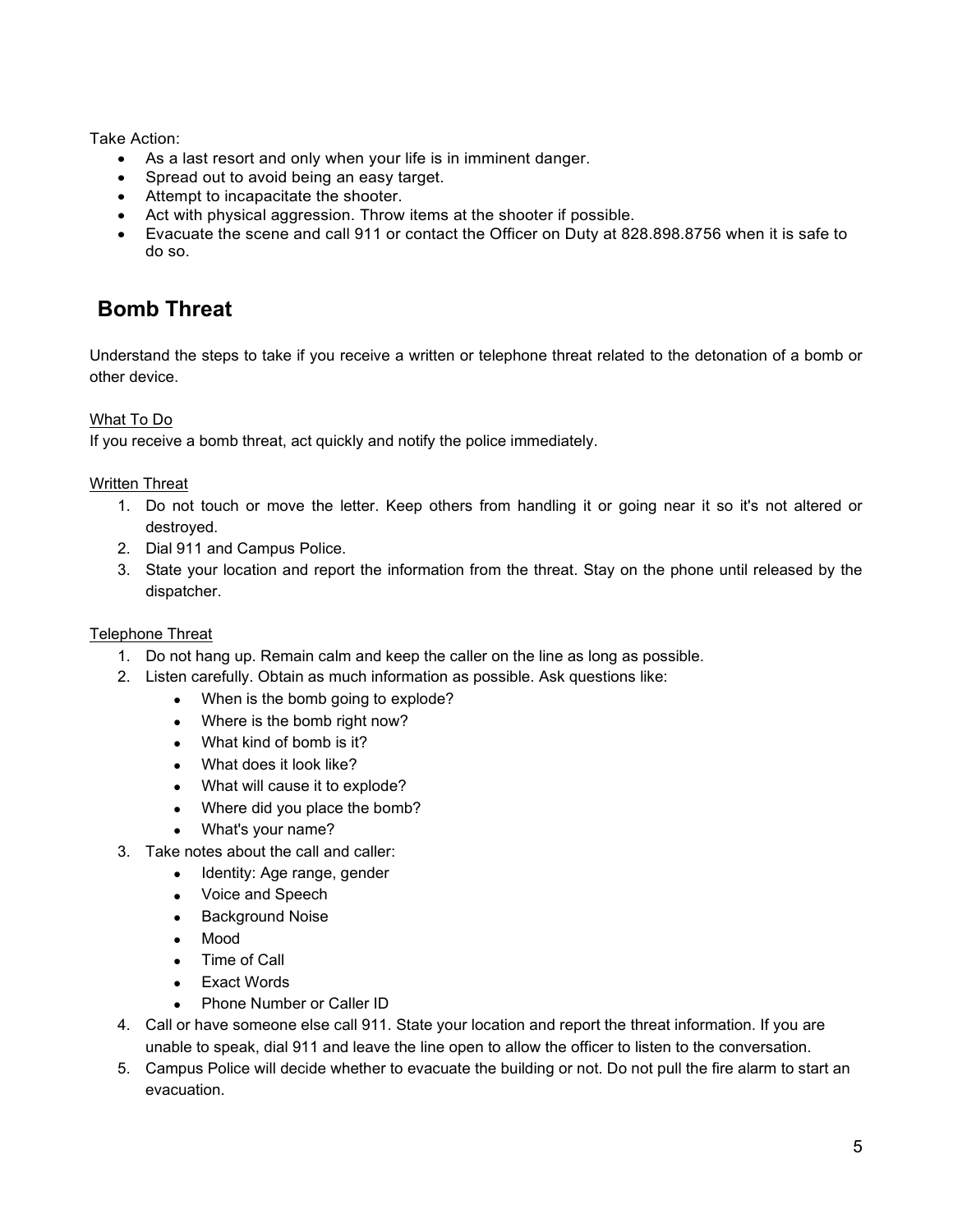# <span id="page-6-0"></span>**Chemical Spill**

## What To Do

Alert and Evacuate Area

- 1. Dial 911 and the Officer on Duty
- 2. Do not attempt to clean up the spill.
- 3. Remove yourself and others from the area.
- 4. Barricade off the area and do not let others enter the area.
- 5. Anyone who had contact with the hazardous material should be isolated and await treatment by emergency personnel.
- 6. Do not pull the fire alarm unless there is a fire.
- 7. Provide first responders with information about the spill, chemical, and the spill area.
- 8. Evacuate the building if first responders issue the evacuation order.
- 9. Re-enter the building only when an "all clear" is provided by first responders.

# <span id="page-6-1"></span>**Crowd Behavior**

In the event of an unruly crowd on campus grounds on in campus buildings.

## What To Do

- 1. Call Campus Police.
- 2. Lock all entrances to the facility.
- 3. If the incident occurs in a residence hall during visitation, visitation ends, and all guests are to leave the building.
- 4. Have a staff member stationed inside each entrance. If enough staff members are not available, recruit the necessary help from trusted students.
- 5. If in a residence hall, ask students to return to their rooms, and remain there with the door locked until the problem is resolved. If in an academic or administrative building, ask students, faculty and/or staff to return to their offices and/or classrooms with the door locked.
- 6. Do not open the entrances until a Campus Police or Safety Officer or other law enforcement have resolved the situation.

# <span id="page-6-2"></span>**Evacuation of Buildings**

## What To Do

*Building Evacuation*

- 1. All building occupants are required to evacuate when the fire alarm sounds or upon the order of an authorized college official such as the Officer on Duty.
- 2. If time permits, stabilize lab procedures, turn off stoves and ovens, and unplug or disable any device that could make a dangerous situation even worse.
- 3. Move to the closest exit and proceed down the exit stairwell in a safe and orderly manner. Take personal belongings with you. Do not use elevators.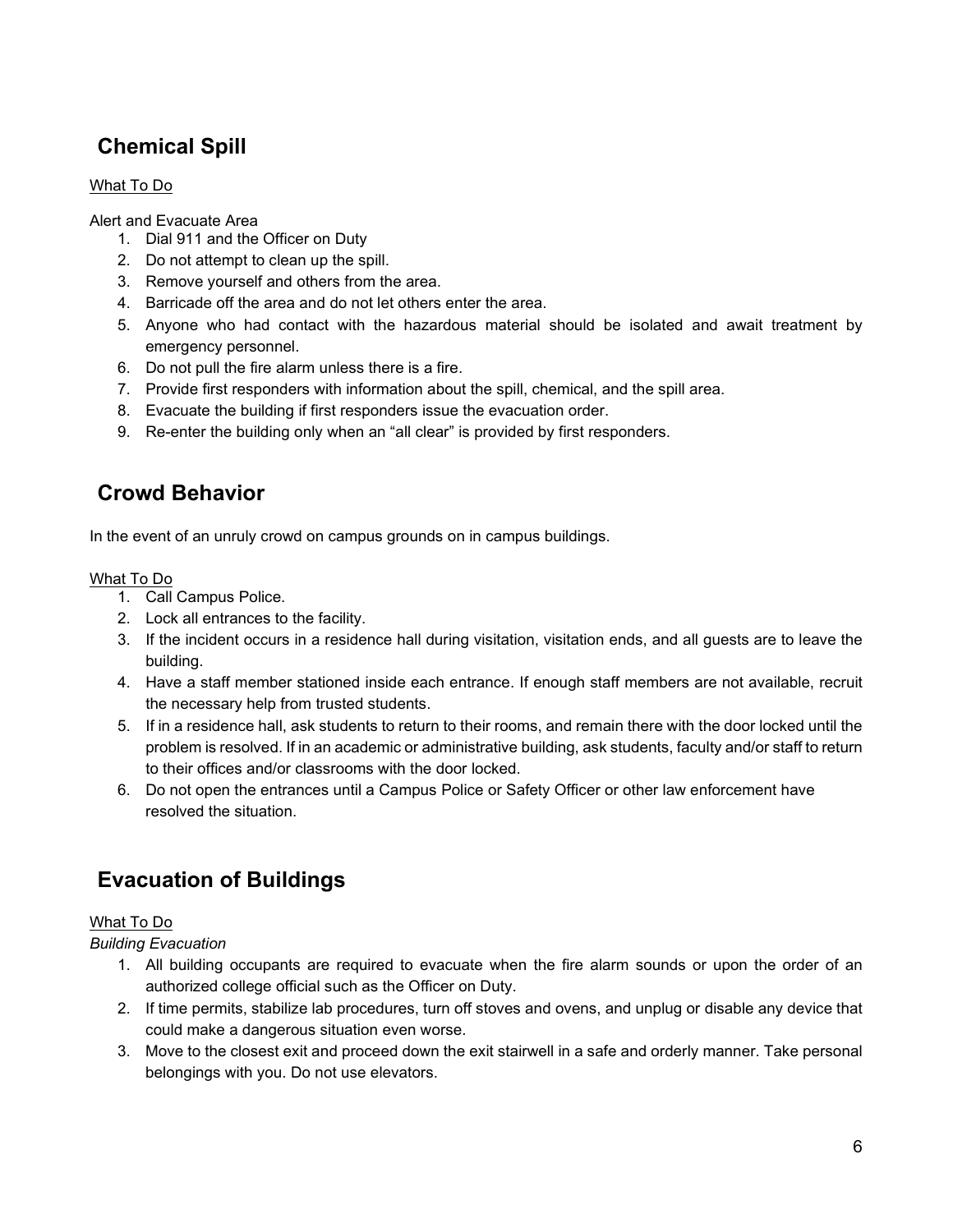- 4. Remain at least three hundred (300) feet outside of the building and await further instructions. Keep roadways open and beware of approaching emergency vehicles. Notify emergency responders of anyone trapped or any special conditions in the building.
- 5. Do not go back in the building for any reason until an authorized college official deems it safe to re-enter.

#### *Large-Scale Evacuation*

- 1. If an evacuation occurs during business hours, the Office of Campus Safety will notify the facilities staff for transportation assistance needs.
- 2. If an evacuation occurs outside of business hours, the Office of Campus Safety will notify the Vice President of Student Affairs as well as any faculty and staff that remain on campus or maintain 24-hour coverage of campus (including Residence Life staff) for transportation assistance needs.
- 3. Monitor social media, text message, email, and the college website for additional information.

## *Evacuation of the Disabled*

- 1. If the building has a staging area, assist the disabled person to that area.
- 2. Ask others leaving the building to notify emergency responders that a disabled person needs assistance in evacuating. Give the specific location.

## *Visually Impaired Persons*

1. Announce the type of emergency, offer your arm for guidance, tell the person where you are going, and ask if further help is needed once you reach safety.

#### *People with Hearing Limitations*

1. Turn lights on/off to gain the person's attention or indicate directions with gestures or write a note with evacuation directions and assist to safety as needed.

#### *People with Crutches, Canes, or Walkers*

1. Evacuate these individuals as injured persons; assist and accompany to the evacuation site if possible or use a sturdy chair (or one with wheels) to move the person or help carry the individual to safety.

#### *Wheelchair Users*

1. Check with the individual on their preference, determine if an evacuation chair is available, remove any immediate dangers, and immediately advise arriving first responders of special evacuation cases.

# <span id="page-7-0"></span>**Facilities Emergencies**

Students with facilities emergencies (such as no heat, no water, property damage, etc.) should take action to ensure comfortable and safe environment.

## What To Do

- 1. Report it to Residence Life staff (RA, Area Coordinator, Director of Residence Life).
- 2. Contact Campus Facilities.
- 3. If you are unable to contact Campus Facilities or Residence Life staff, contact the Officer on Duty.

For a non-emergency facilities repair, submit a **Facilities Services Work Request**.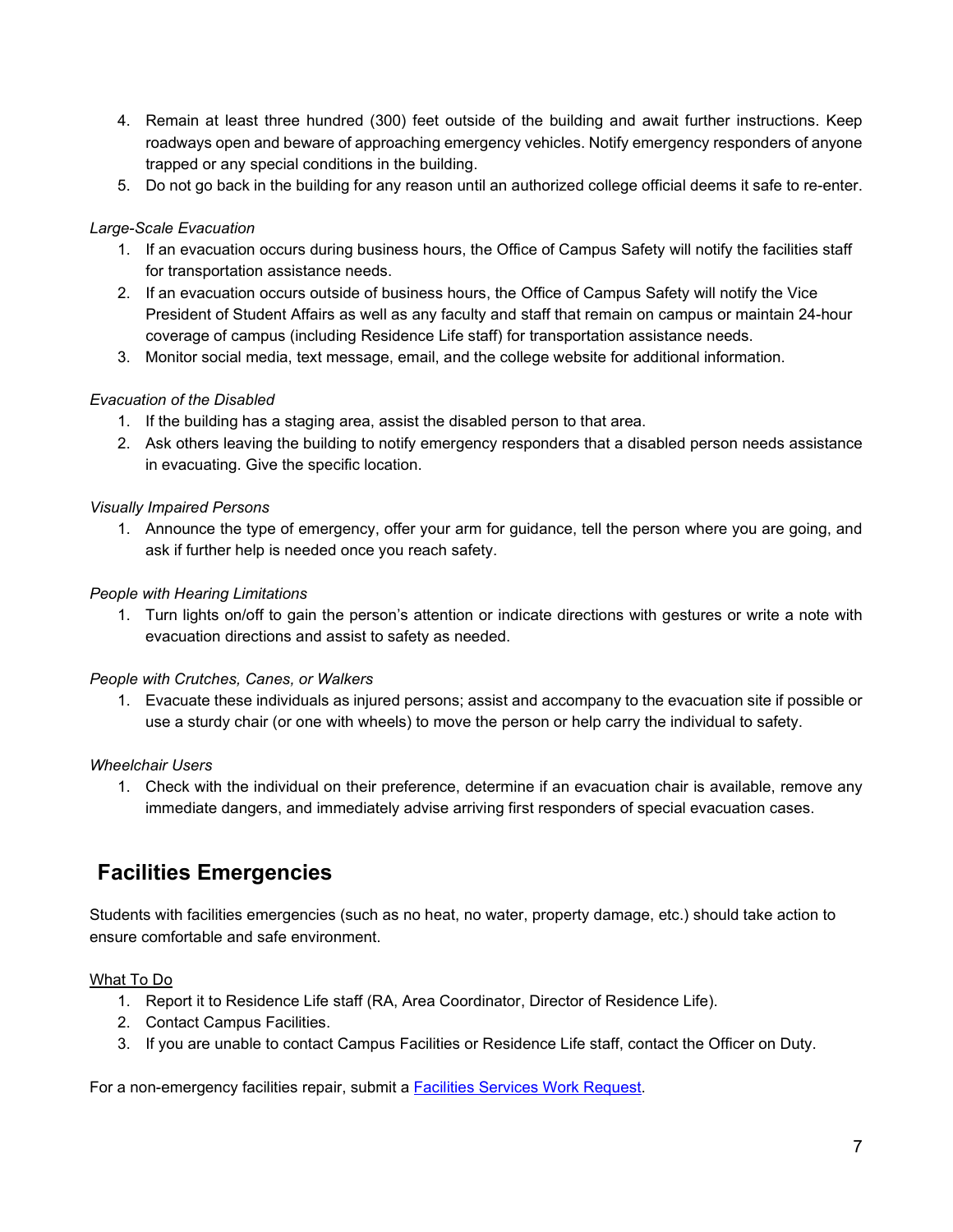# <span id="page-8-0"></span>**Fire Alarms and Drills**

## What To Do

*Alert*

- Activate the fire alarm system by pulling a fire alarm station on your way out of the building.
- Call police at 911.
- If time permits, stabilize lab procedures, turn off stoves and ovens, and unplug or disable any device that could make a dangerous situation even worse.

#### *Evacuate*

- Leave the building via the nearest exit. Warn others as you leave.
- Do not use elevators.
- Feel doors before opening. If door is hot, DO NOT OPEN. Close doors and windows as you leave, if safe to do so.
- Staff and faculty members should direct students and visitors out of the building.
- Notify emergency responders of anyone trapped or any special conditions in the building.
- Remain at least three hundred (300) feet outside of the building and await further instructions. Keep roadways open and beware of approaching emergency vehicles.
- Do not go back in the building for any reason until an authorized college official deems it safe to reenter.

## *If Trapped*

• Keep the doors closed and place a cloth under them to keep out smoke. Signal for help by hanging an object (e.g., such as a jacket or shirt) out a window to attract attention.

When there is a fire alarm, staff members should do the following:

- 1. If in a residence hall, the RA on duty should call the Area Coordinator on duty and then immediately start knocking on doors and evacuating the building. The Area Coordinator will then notify the Office of Campus Safety, and go to the appropriate hall, check the firebox to see where the alarm originated, and immediately start knocking on and keying doors to evacuate the building (always lock the door after opening).
- 2. In an academic or administrative building, notify the Office of Campus Safety immediately and then all students and personnel should follow the fire evacuation plans placed strategically throughout each building.

Residence Halls are required to participate in fire drills each semester. When there is a fire drill, students should do the following:

- 1. Close windows.
- 2. Leave the room and shut the door behind you. Residence Life staff will check the building to see that all residents are out of the building.
- 3. Proceed in a quiet and orderly manner through an assigned exit to a safe distance from the building.
- 4. Do not reenter the building until you are told to do so by a member of the Residence Life Staff.

# <span id="page-8-1"></span>**Food-related Emergency**

Should the college experience a food-related emergency, the college's food service contractor's emergency communication plan is followed. This can include the arrival of food trucks, the modification of menus, and the relocation of food services.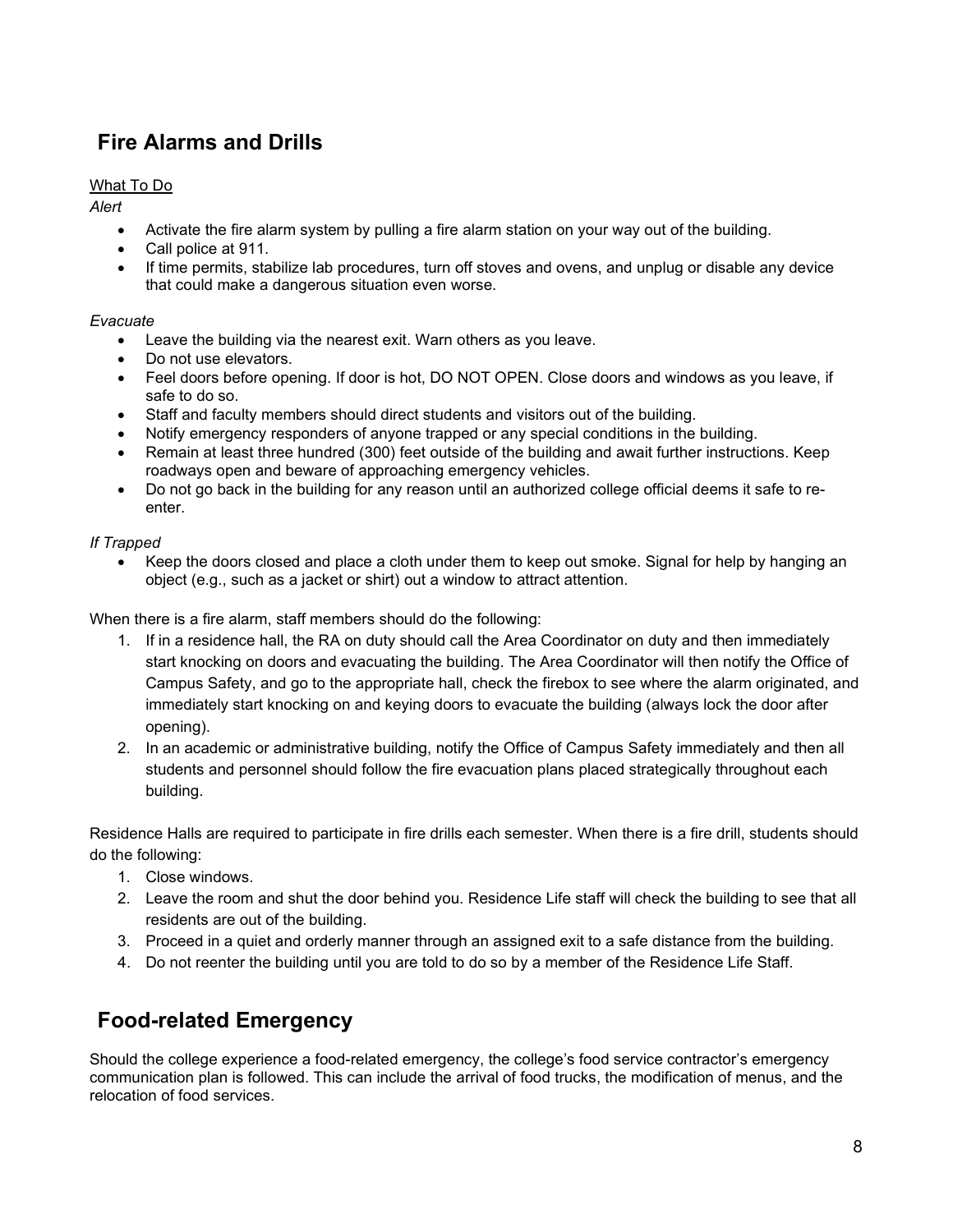# <span id="page-9-0"></span>**Health-related Emergency**

Understand how to act in the event of a medical emergency or what behavior is effective in the event of a medical epidemic.

#### What To Do

- 1. Call 911. Tell the dispatcher your location as well as the victim's injury or illness, status and age. Stay on the phone until you're released by the dispatcher.
- 2. Check the scene for hazards. Exposed electrical wires, broken glass, chemicals and other hazards.
- 3. Only provide life support aid if you are properly trained. If you are not trained in first aid or CPR, wait for professional help.
- 4. Do not move a victim unless they are in immediate danger. Do not jeopardize your health or the victim's health.

A Registered Nurse is available on campus and on-call by phone and email to assist students in treating illnesses and injuries. The nurse will assist in obtaining a doctor's appointment or hospitalization, if needed. Any student self-administering injections (allergy, insulin, etc.) must pick up OSHA-approved SHARPS boxes from the Office of Health Services for safe syringe disposal.

Cannon Memorial Hospital is located between Linville and Newland (about 15-20 minutes' drive from campus) and is staffed with several physicians and dentists. Students are advised to see the campus nurse before going to the hospital (except in emergencies). The emergency room is staffed 24 hours a day. Ballad Health Urgent Care is located in Banner Elk.

Lees-McRae has seven AED machines strategically placed across campus.

# <span id="page-9-1"></span>**Housing Displacement**

In the event of an emergency that displaces a minimal number of students, Lees-McRae maintains a small number of open rooms that are utilized for a temporary or permanent basis.

If the emergency is more widespread, such as a fire or flood, the college has several facilities that are able to hold a large capacity of students. These facilities include Evans Auditorium, Student Recreation Complex, Williams Gymnasium, Indoor Tennis Courts, and the Shelton Learning Commons. If the situation were to be long-term, such as the loss of a residence hall, additional plans would be made dependent on the severity of the situation.

# <span id="page-9-2"></span>**Lockdown**

An imminent threat of violence may be cause for a lockdown of all or part of campus. Lockdown procedures mean all daily operations will be halted, as soon as the threat is confirmed. All faculty, staff, and students are required to remain in a secure classroom, office, or building.

Lock any nearby exterior doors. The goal is to limit exposure of students, faculty, and staff to danger by preventing dangerous persons from entering campus buildings.

If a lockdown is ordered:

- 1. Stay inside! Do not leave the building unless an imminently dangerous situation arises inside. If outside, seek shelter in the nearest building.
- 2. Take shelter in a lockable room if possible.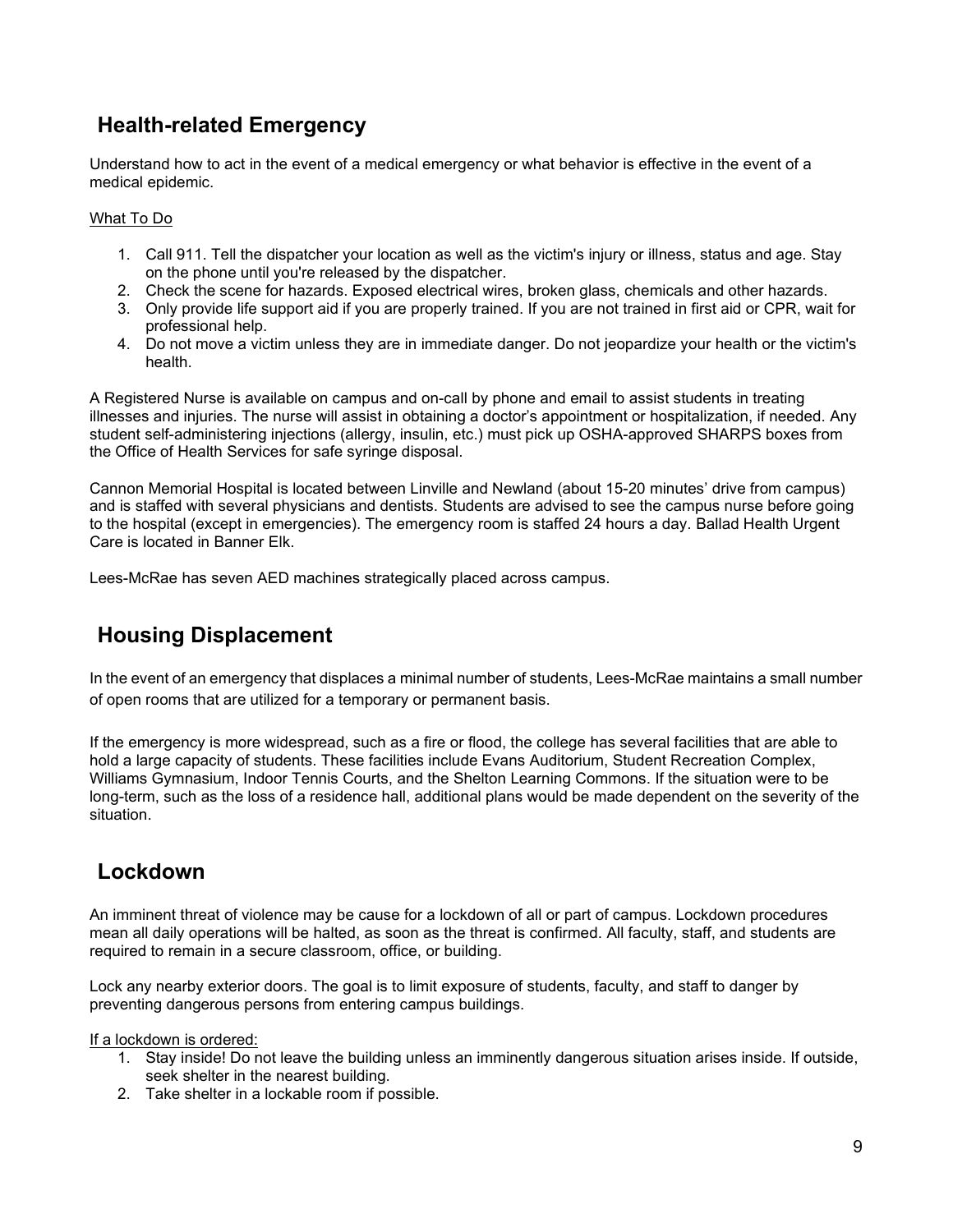- 3. Close windows, shades and blinds, and avoid being seen from outside the room if possible.
- 4. Report any emergency or unusual condition to the Officer on Duty at 828.260.0505.
- 5. Do not admit anyone into a secure building.
- 6. Once in a secure location, do not leave until receiving the "all clear" from an authorized official or RAVE Alert.

# <span id="page-10-0"></span>**Natural Disasters**

You may not have time to plan for a natural disaster, but you can know what to do should one of these dangerous situations arise.

#### What To Do

#### *Earthquake*

- 1. Drop to the ground.
- 2. Take cover under a sturdy table or other piece of furniture. Avoid bookcases or furniture that can fall on top of you.
- 3. Stay indoors until the shaking ceases and it's safe to exit.

#### *Flash Flood*

- 1. DO NOT drive onto a flooded road or through flowing water.
- 2. If you approach a flooded roadway, turn around.
- 3. DO NOT drive unless absolutely necessary.
- 4. DO NOT walk, swim or play in flood water.

#### *Severe Thunderstorms*

- 1. Pick a safe area to gather in your home away from windows, skylights and glass doors.
- 2. If you have time, secure large outdoor items or stow them inside.
- 3. Avoid outdoor activities if lightning is a possibility even if it's not raining.
- 4. Avoid being inside dangerous or dilapidated structures. Sheds, dugouts and picnic shelters are not safe.
- 5. If you are driving, try to safely exit the roadway and wait to travel until it's safer.
- 6. If you're outdoors and cannot reach a building, avoid the following areas:
	- high ground
	- water
	- tall, isolated trees
	- metal objects such as fences or bleachers.

#### *Tornado*

- 1. Find a safe place at home where you can gather such as a basement, a lower-floor, interior room free of windows.
- 2. In a multilevel building, if you can't get to the lowest floor; get to the center of the building.

#### *Winter Weather*

- 1. Keep supplies on-hand to support you for at least three days.
- 2. Keep any heat sources away from all furniture and drapes.
- 3. Know how to shut off your water in case a pipe rupture.
- 4. Prepare your car for winter weather and keep an emergency kit inside with an ice scraper, blanket and other essentials.
- 5. Bring pets inside during extreme cold.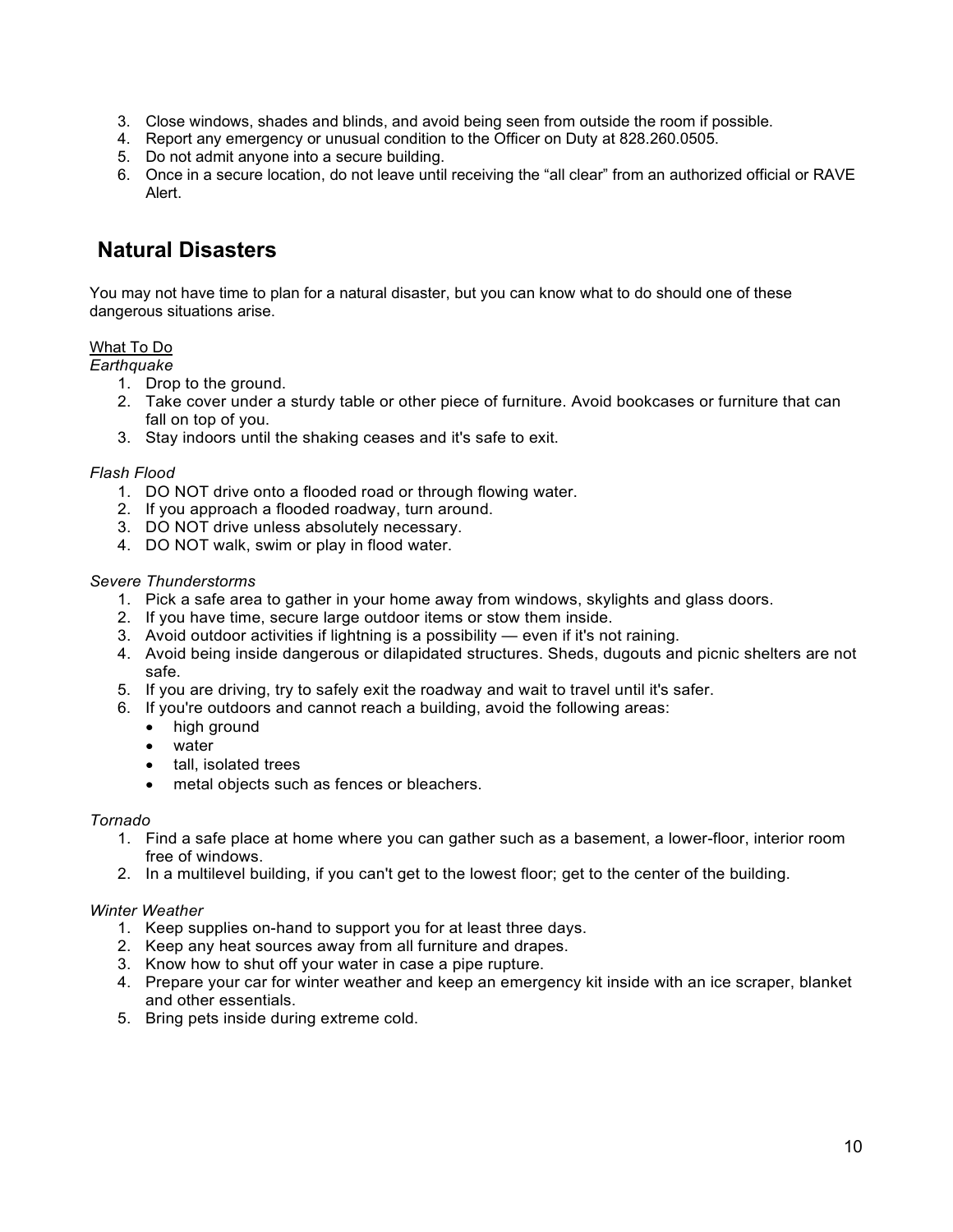# <span id="page-11-0"></span>**Power Outage**

In the event of a power outage on campus, don't panic. Here's what do if the power doesn't come back on after going out.

What To Do

- 1. Remain calm and stay where you are.
- 2. Lock all doors and windows.
- 3. Evacuate only if instructed to do so by a college official or a first responder.
- 4. Call Residence Life staff on-duty or Campus Police and relay the following information:
	- Your location
	- The area affected
	- How long the power has been out
	- Any significant water damage, flooding, gas leak or major utility failure
	- Any injuries
- 5. Stay on the phone until you are released.
- 6. Turn off all electrical devices.

If you're in an elevator:

- Remain calm and do NOT try to open the doors.
- Press the emergency button or call 911.
- Tell the dispatcher your location and of any injuries.
- Stay on the phone until you are released.

If you're in a laboratory and it's safe to perform the following:

- 1. Secure all experiments.
- 2. Restore all chemicals to their proper storage location.
- 3. Open all windows and doors to provide appropriate ventilation. If you cannot, evacuate immediately and call the Officer on Duty.
- 4. Do NOT open cold storage, refrigerators, or other temperature-sensitive equipment.

# <span id="page-11-1"></span>**Psychological Trauma**

In the event of a psychological emergency or a trauma to the campus, Counseling Services is a resource for students. Individual appointments can be made, and group sessions are also offered on an on-going basis. Counseling Services offers seminars throughout the school year focused on psychological and emotional health.

Lees-McRae College is affiliated with the Presbyterian Church, USA; however, the College welcomes students, faculty and staff of all faiths. Throughout the week, students have opportunities to engage in several nondenominational programs with the Campus Chaplain.

# <span id="page-11-2"></span>**Relationship Violence**

Relationship violence affects men and women of all ages. Learn about unsafe behaviors and how you can stay recognize the signs of a dangerous partner or relationship.

If You're Experiencing Violence In Your Relationship...

- 1. Contact Counseling Services or Campus Police.
- 2. Consider a no-contact or restraining order.
- 3. If you feel you are at risk, consider a restraining order or an order of protection.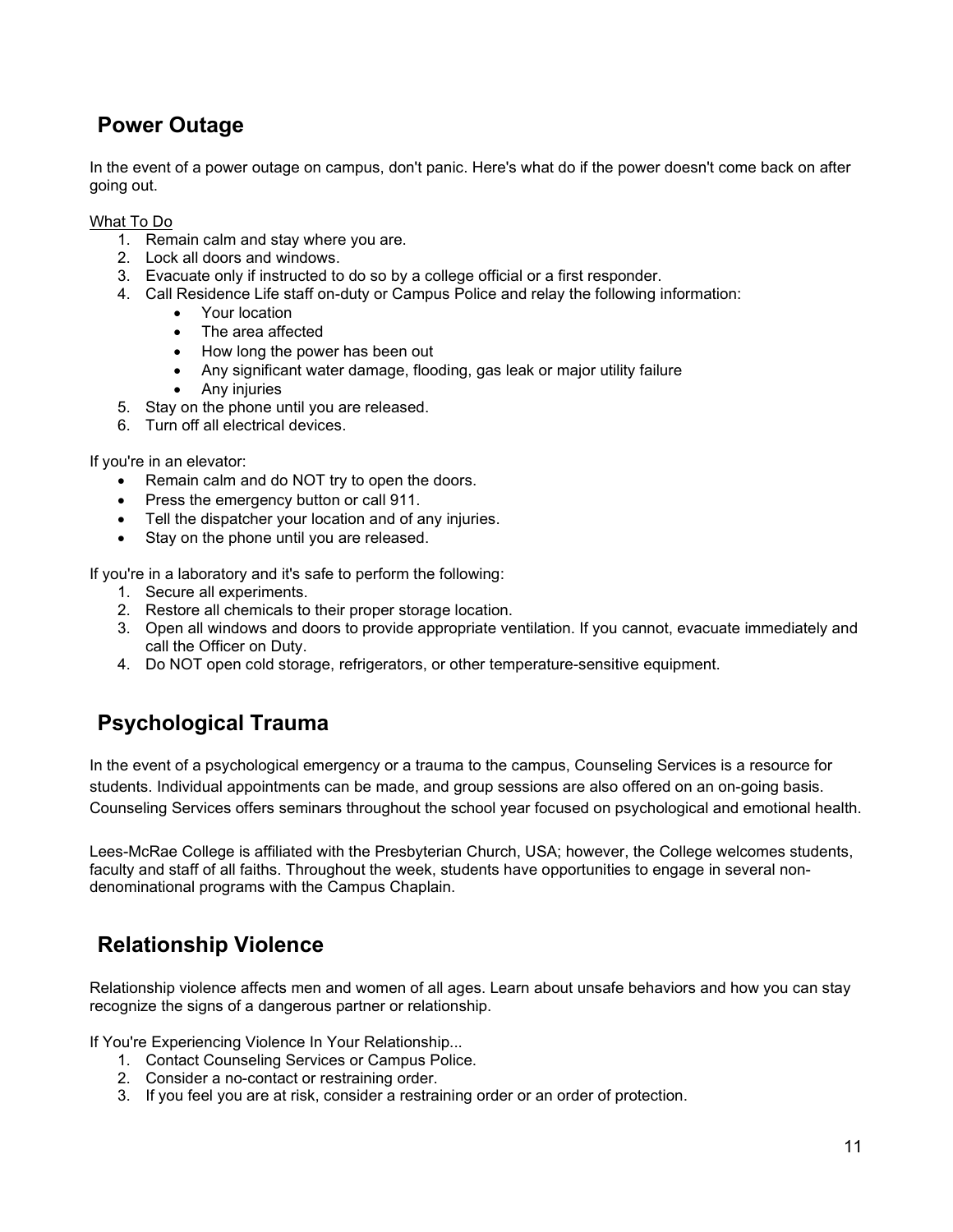- If someone is violating a restraining order or order of protection, call 911 immediately and document exactly what happened.
- 4. Talk to Someone
	- Individual appointments are available with Counseling Services.

# <span id="page-12-0"></span>**Sexual Assault**

Lees-McRae College recognizes the importance of assisting individuals who are victims of sexual assault and helping them to regain a sense of personal control over their lives and decisions.

## *Reporting Sexual Assault*

If you are sexually assaulted, you should do the following:

- 1. Go to a safe place.
- 2. Preserve evidence: do not shower or bathe, destroy or wash the clothes you were wearing. If you change, place your clothes in a paper bag.
- 3. Contact Campus Police. Even if you are unsure, Campus Police can provide campus-based and other local resources to assist you.
- 4. Seek medical treatment (preferably within 24 hours).

#### *Response to Sexual Assault:*

College personnel shall observe the following guidelines when responding to a sexual assault report:

- 1. Compassionately ask if the victim is in any imminent pain or danger or has any immediate needs.
- 2. Encourage the victim to seek medical treatment (preferably within 24 hrs.)
- 3. Do not question the victim about the details of the incident. Questioning will be handled by trained personnel.
- 4. Notify Campus Police and the Executive Director of Title IX and Compliance.
- 5. Note any identified assailant(s).
- 6. Make sure the victim is in a secure place.
- 7. Do not leave the victim unattended.
- 8. Secure the crime scene and prohibit others from accessing the area.
- 9. Assist law enforcement or medical personnel responding to the incident if and as requested.
- 10. Do not touch, move, or collect any evidence unless that evidence may be lost if you do not. If evidence is given to you, notify Campus Police immediately.

## *Sexual Assault Victim Rights:*

- To have all medical records kept confidential
- To be treated with dignity and without prejudice based upon race, class, lifestyle, sex, sexual orientation, age, occupation, or religious beliefs
- To receive private and confidential examination/treatment for personal injuries, sexually transmittable infections, and pregnancy
- To be considered as credible as a person reporting any other crime
- To be made aware of the options available through both the college and the judicial system
- To receive emotional and psychological support and advocacy
- To receive current information on campus and other local resources
- To answer only those questions relevant to the crime
- To be ensured freedom from harassment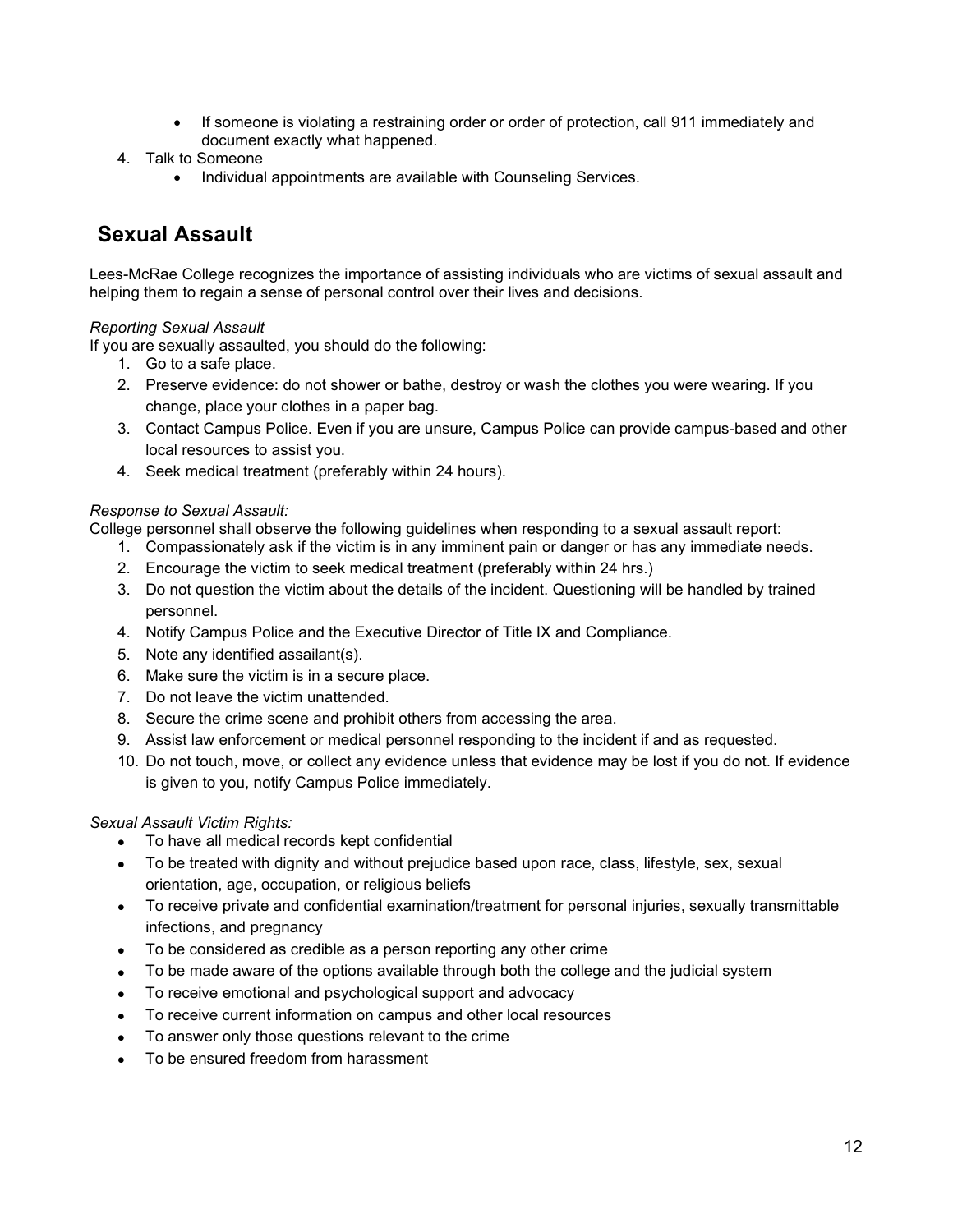• To be provided feasible class schedule adjustments (without academic or financial penalty) to minimize the potential for contact with the alleged perpetrator(s). The Office of Student Affairs will assist victims with any academic concerns or change in class schedule requests that are feasible.

#### *Child Sexual Offense and Assault:*

North Carolina General Statutes 7B-301 and 115C-400 require the reporting of any known or suspected case of child abuse or neglect (a child is an unmarried victim under age 18) by a "parent, guardian, custodian or caretaker" to the local Department of Social Services within 24 hours.

North Carolina General Statute 108A-102 also requires the reporting of any known or suspected abuse, neglect or exploitation of disabled adults (age 18 and over) by their caretaker to the Department of Social Services. The disability can be mental or physical.

# <span id="page-13-0"></span>**Shelter in Place**

During an emergency, faculty, staff, students, and campus visitors may be required to seek shelter in place in the nearest secure classroom, office, or building. Shelter in place implies the use of a structure and its indoor atmosphere to temporarily separate individuals from a hazardous outdoor atmosphere.

#### What To Do

- 1. Lock all doors.
- 2. Close and lock all windows and close the blinds/curtains (if available).
- 3. Turn off all lights.
- 4. If there are resources available, create a barrier in front of any entrances.
- 5. Limit phone and internet-based communications until otherwise notified so those resources will stay available for emergency personnel
- 6. Visit www.lmc.edu/security and/or wait for official college communications to let you know when you may leave your area.
- 7. Please help assist emergency personnel by not recounting personal accounts of the situation on social media or through word of mouth. The college will release official statement regularly throughout the emergency situation.

# <span id="page-13-1"></span>**Suspicious Activity or Package**

If you notice a situation or activity that seems odd or out of place, speak up!

## What To Do

If you see suspicious activity...

- 1. Call 911 or contact Campus Police and share the following information:
	- Your location
	- The person's behavior and what you saw
	- The person's physical description and location/direction of travel
	- Where and when it happened
- 2. Stay on the phone until you are released.
- 3. DO NOT engage in a physical confrontation with the person or block their exit.

Types of suspicious activity include: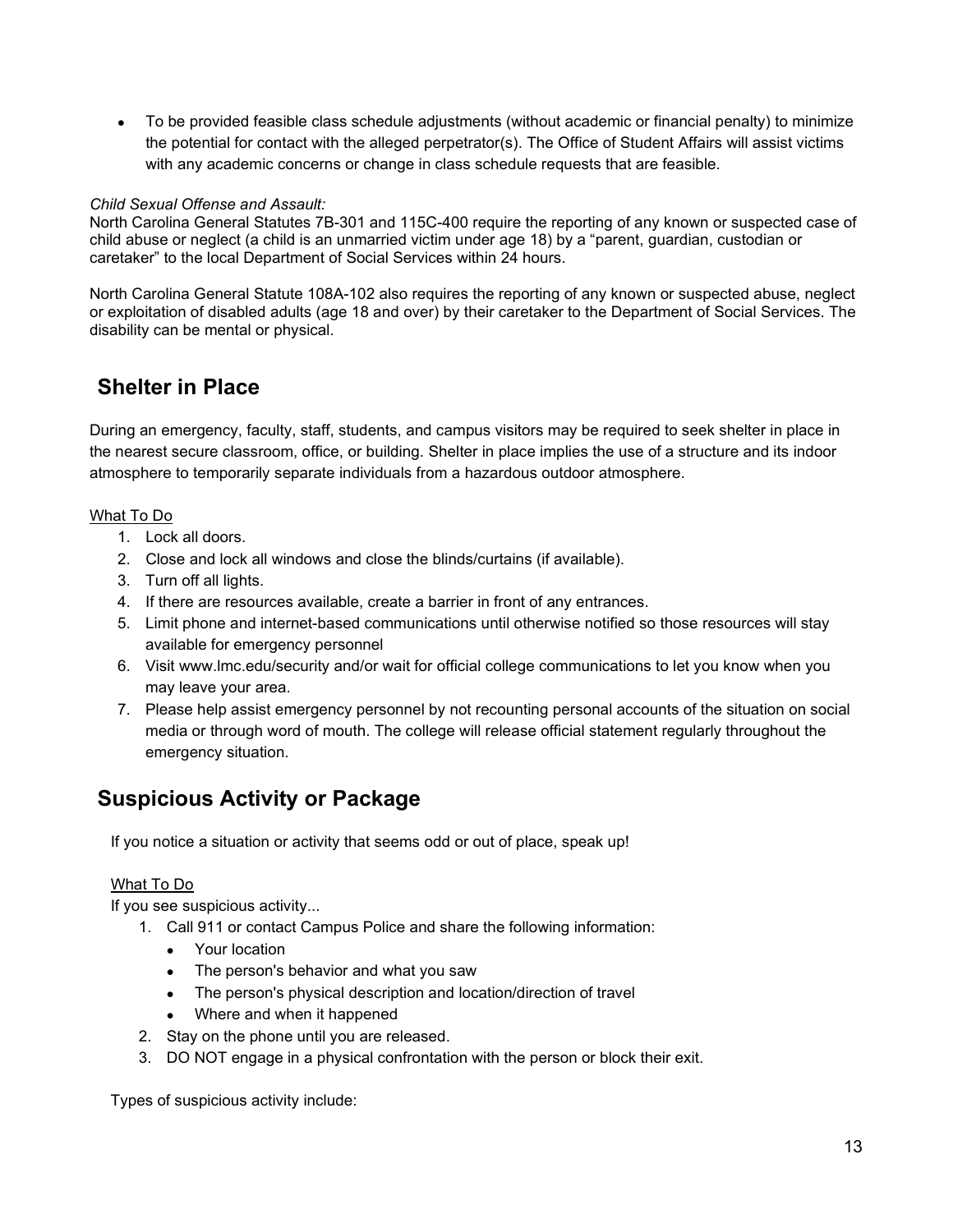- A person running or leaving quickly, as if being watched or chased.
- A person hauling property (equipment, laptops, books, bikes) at an unusual time or location.
- A person going door to door in a residence hall or office building.
- A person pulling on multiple doorknobs or trying to open residence hall/office rooms.
- A person pulling on car door handles or looking into multiple vehicles.
- A person forcibly entering a locked vehicle or door.
- A person or vehicle repeatedly circulating the area.
- A person being forced into a vehicle.
- Strange noises such as arguing, yelling, gunshots, etc.
- A person exhibiting unusual mental or physical symptoms
- A person who photographs, videotapes, sketches, or asks detailed questions about buildings, bridges, utility infrastructure, student housing access, etc.
- A person who appears not to belong or who tries to gain access into a restricted area.

If you see a suspicious package...

- 1. Stay away from the package.
- 2. Do not allow anyone to handle or go near the package. Do not use cell phones, radios, or other wireless devices around the package.
- 3. Call 911 or contact Campus Police.
- 4. Share the location of the package and give a description. Stay on the phone until you are released.
- 5. If you touched the package, report the incident to Campus Police and wash your hands with soap and water for at least fifteen minutes.

Signs of a Suspicious Package

- Unexpected package sent by someone unfamiliar to you
- No return address, or one that can't be identified as legitimate
- Marked with restrictive labels such as "fragile", "personal", "confidential" or "rush-do-not-delay".
- Poorly written or typed address
- Misspelling of common words or names
- Addressed to someone no longer at the address
- Outdated postmarks
- Excessive postage
- Return address not consistent with postmark
- Unusual weight, given the package size
- Lopsided or oddly shaped
- Unusual amount of tape, string or other wrapping material
- Package or envelope with suspicious substance
- Strange odor, stains or noises such as rattling, clicking or ticking
- Appears to contain electrical wire or aluminum foil
- Country of foreign origin, unfamiliar to you or the recipient

Consider the specific circumstances when evaluating these signs. The presence of one characteristic may not necessarily mean a package is dangerous, but if in doubt, call Campus Police.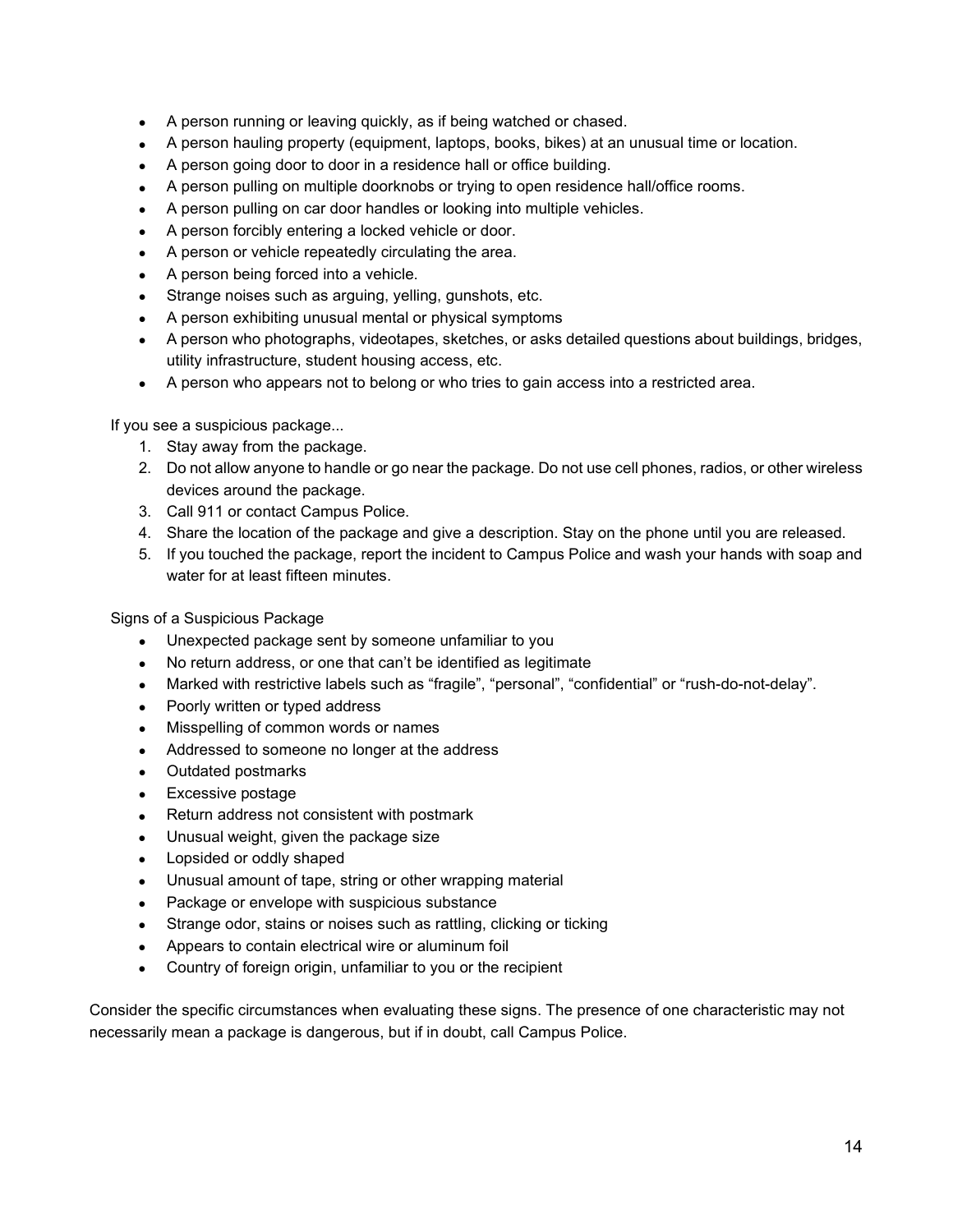# <span id="page-15-0"></span>**Emergency Contact List**

# **To Report an Emergency**

Off Campus: Dial 911

On Campus: Dial 911 or contact the Office of Campus Safety at 828.898.8756 or 828.260.0505

## **On-Campus**

| Office of Campus Safety       | 828.898.8756 (office) | 828.260.0505 (Officer on Duty cell) |
|-------------------------------|-----------------------|-------------------------------------|
| Maintenance                   | 828.898.8730          |                                     |
| Housekeeping                  | 828.898.3173          |                                     |
| On-Call Maintenance           | 828.260.4703          |                                     |
| <b>Emergency Alert System</b> | www.lmc.edu/eas       |                                     |
| <b>Emergency Updates</b>      | www.lmc.edu/security  |                                     |

## **Radio Channels**

| LMC <sub>1</sub>            | CH <sub>1</sub> | <b>Avery County Sheriff 2</b> | CH 6            |
|-----------------------------|-----------------|-------------------------------|-----------------|
| LMC <sub>2</sub>            | CH <sub>2</sub> | LMC Main                      | CH <sub>7</sub> |
| <b>Avery County Sheriff</b> | CH <sub>3</sub> | LMC Main 2                    | CH 8            |
| Banner Elk Police           | CH <sub>4</sub> | Watauga County Sheriff        | CH 9            |
| <b>Avery Rescue</b>         | CH <sub>5</sub> | <b>NOAA Weather</b>           | CH 10           |

# **Banner Elk**

| Admin/Town Hall               | 828.898.5398 x222    | www.townofbannerelk.org         |
|-------------------------------|----------------------|---------------------------------|
| <b>Chamber of Commerce</b>    | 828.898.8395         | www.bannerelk.org               |
| Town of BE Maintenance Bldg.  | 828.898.4041         |                                 |
| <b>Fire Department</b>        | 828.898.4623 or 5623 |                                 |
| Banner Elk PD                 | 828.898.4300 x2      |                                 |
| Banner Elk PD Drug Task Force | 828.898.5313         |                                 |
| Beech Mountain VFD            | 828.387.4646         |                                 |
| Beech Mountain PD             | 828.387.2342         | captain@townofbeechmountain.com |
|                               |                      |                                 |

# **Avery County**

| <b>Avery County Manager</b>         | 828.733.8201         |                                 |
|-------------------------------------|----------------------|---------------------------------|
| <b>Sheriff Central Dispatch</b>     | 828.733.3858 or 5855 | www.averycountync.gov           |
| Rescue                              | 828.733.2607         |                                 |
| <b>Emergency Management Office</b>  | 828.733.8210 or 8213 |                                 |
| Emergency Manager and Fire Marshall |                      | emergency.management@ncmail.net |
| <b>Emergency Medical Services</b>   | 828.733.8286         |                                 |
| Cannon Hospital                     | 828.737.7000         |                                 |
| Avery Health Dept                   | 828.733.6031         |                                 |
| <b>Central VFD</b>                  | 828.733.4011         |                                 |
| Rescue Squad                        | 828.733.2607         |                                 |
| Sheriff's Dept (ACSD)               | 828.733.2071         |                                 |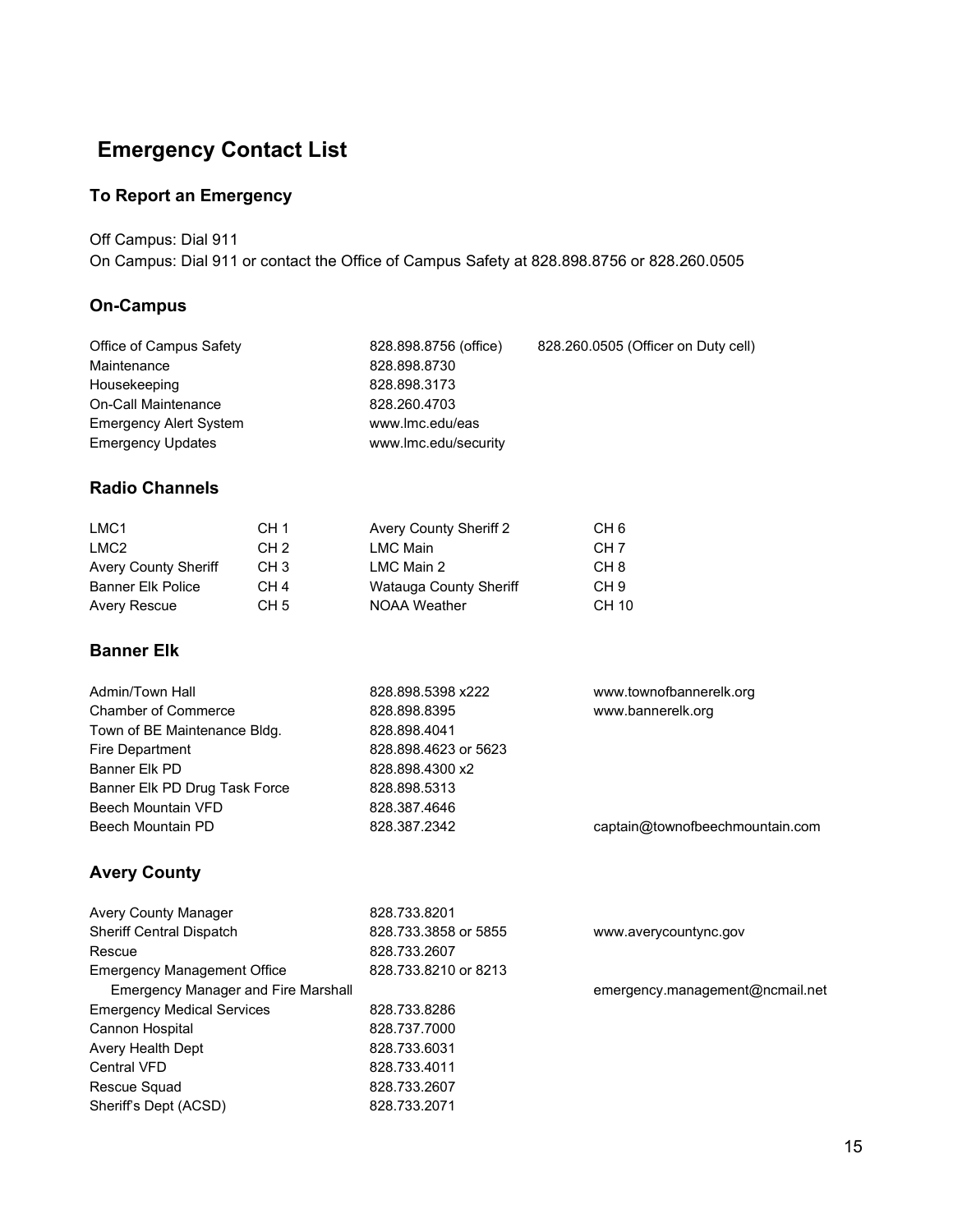| Seven Devils PD<br>Sugar Mountain PD                          | 828.963.6760<br>828.898.4349 |                                            |
|---------------------------------------------------------------|------------------------------|--------------------------------------------|
|                                                               |                              |                                            |
| Watauga County                                                |                              |                                            |
| Sheriff                                                       | 828.264.3761                 |                                            |
| Boone PD                                                      | 828.262.4500                 |                                            |
| Watauga Medical Center                                        | 828.262.4100                 |                                            |
| Watauga Med Emergency Dept                                    | 828.262.4164                 |                                            |
| <b>Red Cross</b>                                              | 828.264.8226                 | www.wataugaredcross.net                    |
| State/National                                                |                              |                                            |
| NC Highway Patrol                                             | 828.466.5500                 | www.nccrimecontrol.org                     |
| NCHP Troop G, District I                                      | 828.682.2579                 |                                            |
| Yancy, Mitchell, Avery, and Madison Cty, Burnsville, NC 28714 |                              |                                            |
| NCHP Troop G, District I                                      | 828.733.0489                 |                                            |
| Avery Substation, Newland, NC 28657                           |                              |                                            |
| NC Dept. of Crime Control and                                 | 919.733.2126                 | www.ncrimecontrol.org                      |
| Public Safety; Disaster Response                              |                              |                                            |
| and State Emergency Response                                  |                              |                                            |
| Team (SERT)                                                   |                              |                                            |
| North Carolina Division of Forest Resources (NCDFR)           |                              | www.dfr.state.nc.us                        |
| Raleigh Office                                                | 919.857.4801                 |                                            |
| <b>Public Information Officer</b>                             | 919.857.4828                 |                                            |
| Region Three, District Two                                    | 828.265.5375                 | watauga.ncfs@ncagr.gov                     |
| Avery County Ranger                                           | 828.766.8043                 | avery.dfr@ncdenr.gov                       |
| 242 Prison Camp Road, Newland, NC 28657                       |                              |                                            |
| Missing Persons NC Center                                     | 800.522.5437                 | www.nccrimecontrol.org/AMBERALERT/         |
| NC Statewide Victim Assistance                                | 877.627.2826                 | www.ncsavan.org                            |
| Wings Air Rescue, TN                                          | 800.946.4701                 |                                            |
| Johnson City Med Ctr, TN                                      | 423.262.9218                 |                                            |
| Alcohol, Tobacco, Firearms,                                   | 704.716.1800                 | www.atf.gov                                |
| and Explosives (ATF)                                          | 800.800.3855                 |                                            |
| Drug Enforcement Administration (DEA)                         | 704.770.2050                 | www.usdoj.gov/dea/                         |
| Federal Bureau of Investigation (FBI)<br>Charlotte            | 704.377.9200                 | charlotte.fbi.gov                          |
| National Toxic/Hazardous Material Spills                      | 800.424.8802                 | www.nrc.uscg.mil/nrchp.html                |
| Poison Center                                                 | 800.222.1222                 | www.poison.org                             |
| Drug Helpline                                                 | 800.662.4357                 |                                            |
| SBI                                                           | 919.662.4500                 | www.ncsbi.gov                              |
| Suicide Crisis Intervention                                   | 800.784.2433                 | suicidehotlines.com/national               |
| U.S. Marshall                                                 | 704.344.6234                 | www.usmarshals.gov                         |
| U.S. Secret Service (Charlotte)                               | 704.442.8370                 | www.secretservice.gov/ectf_charlotte.shtml |
| <b>Homeland Security</b>                                      | 800.237.3239                 | www.ready.gov                              |